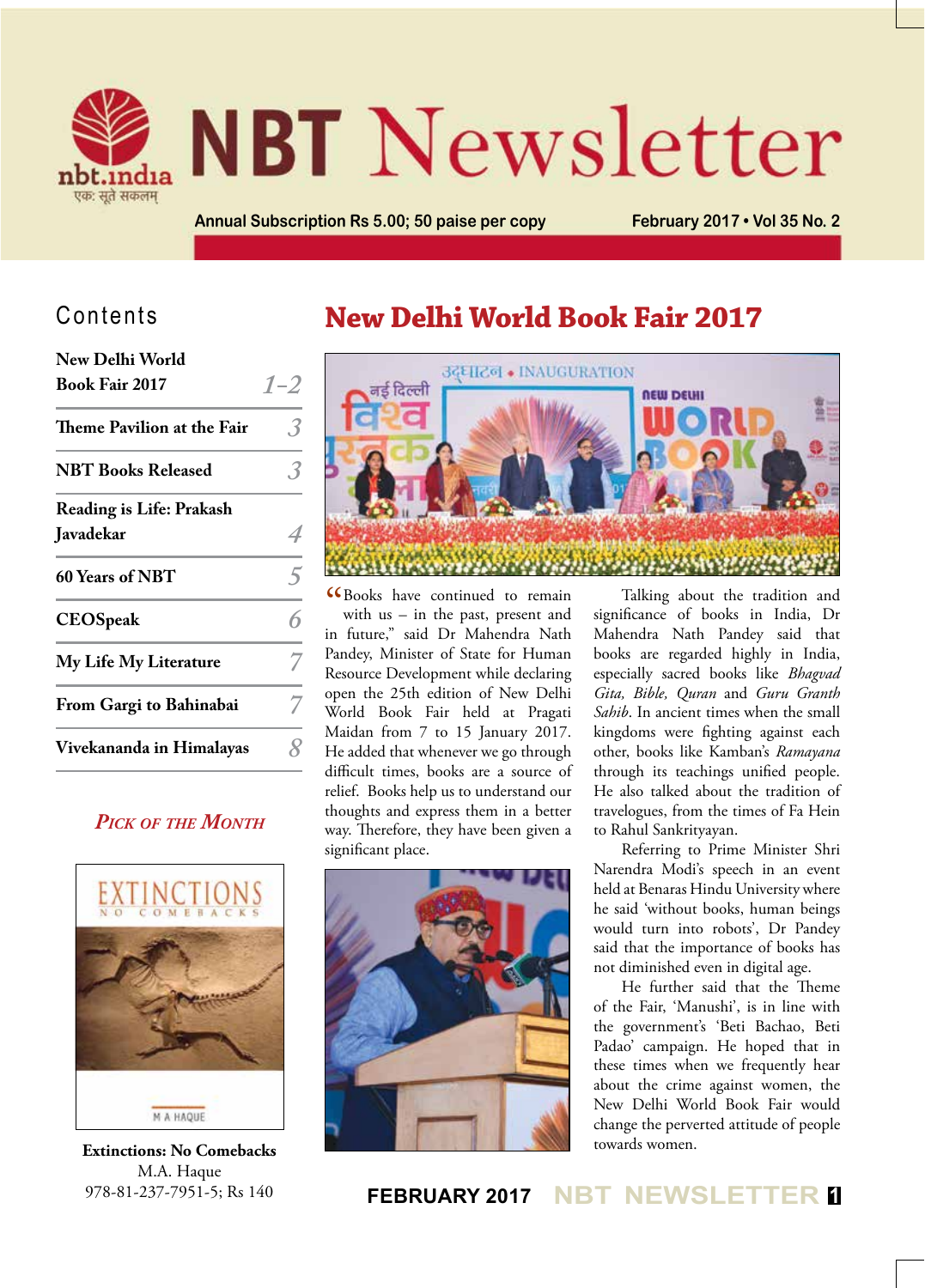









Anguished by the danger to freedom of speech and assault on human rights, Dr Pratibha Ray, noted Odia writer and Jnanpith awardee, Guest of Honour at the inaugural function, said that she is reminded of Mahatma Gandhi who had said 'There is no way to peace, peace is the only way'. This is one of the main concerns of us writers.

According Dr Ray, "Literature is beyond gender and geography and that all writers are humanists, male or female." She further said that women writings are very powerful and different because views are different and therefore, writings are also different. She remarked that Indian women writings have vitality and variety. Women writers have tried to knit the society with unified spiritual values. They are sensitive to traditional values.

H.E. Mr Tomasz Kozlowski, Ambassador of the Delegation of the European Union to India was the special guest on the occasion. He said that publishing industry is flourishing in India, and is one of top six countries in the world. He also mentioned that Indian literature is widely read in



Europe and translations of works from Indian languages like Hindi, Malayalam and Tamil are very popular in European languages including Polish. He also said that the European Union would like to be guest country at next edition of New Delhi World Book Fair.

In her address, Ms Shubhra Singh, Executive Director, ITPO, said that the Fair, this year in particular, assumes tremendous significance as NBT is celebrating 60 years of its foundation. She also added that ITPO on its part has made extensive efforts to make the Fair visitor friendly.

Earlier, Shri Baldeo Bhai Sharma, Chairman, NBT welcomed the guests. He said that this edition of New Delhi World Book is very special for NBT as it is the silver jubilee of the book celebrating 60 years of its foundation this year. Reflecting on NBT's past six decades of journey,

Fair. Moreover, NBT is

he said it is a journey of knowledge. On this occasion NBT has put up a special exhibit showcasing NBT's achievements and contributions towards promoting books and reading, he added.

"India is the land of learning and women have played a significant role in carrying forward the tradition of learning since Vedic times," said Shri Sharma. He added that Manushi, the theme of the fair is depicting their major contributions in spreading knowledge.

the Minister Dr Mahendra Nath Pandey, Dr Rita Chowdhury, Director, NBT India, said that "we are happy that he is with us, despite his busy schedule". She thanked the distinguished guests, authors, publishers, distributors as well the India Trade Promotion Organisation for their support in making the Fair a success. She also hoped that the visitors would get an opportunity to browse through the thousands of the books displayed.



**<sup>2</sup> NBT NEWSLETTER FEBRUARY 2017**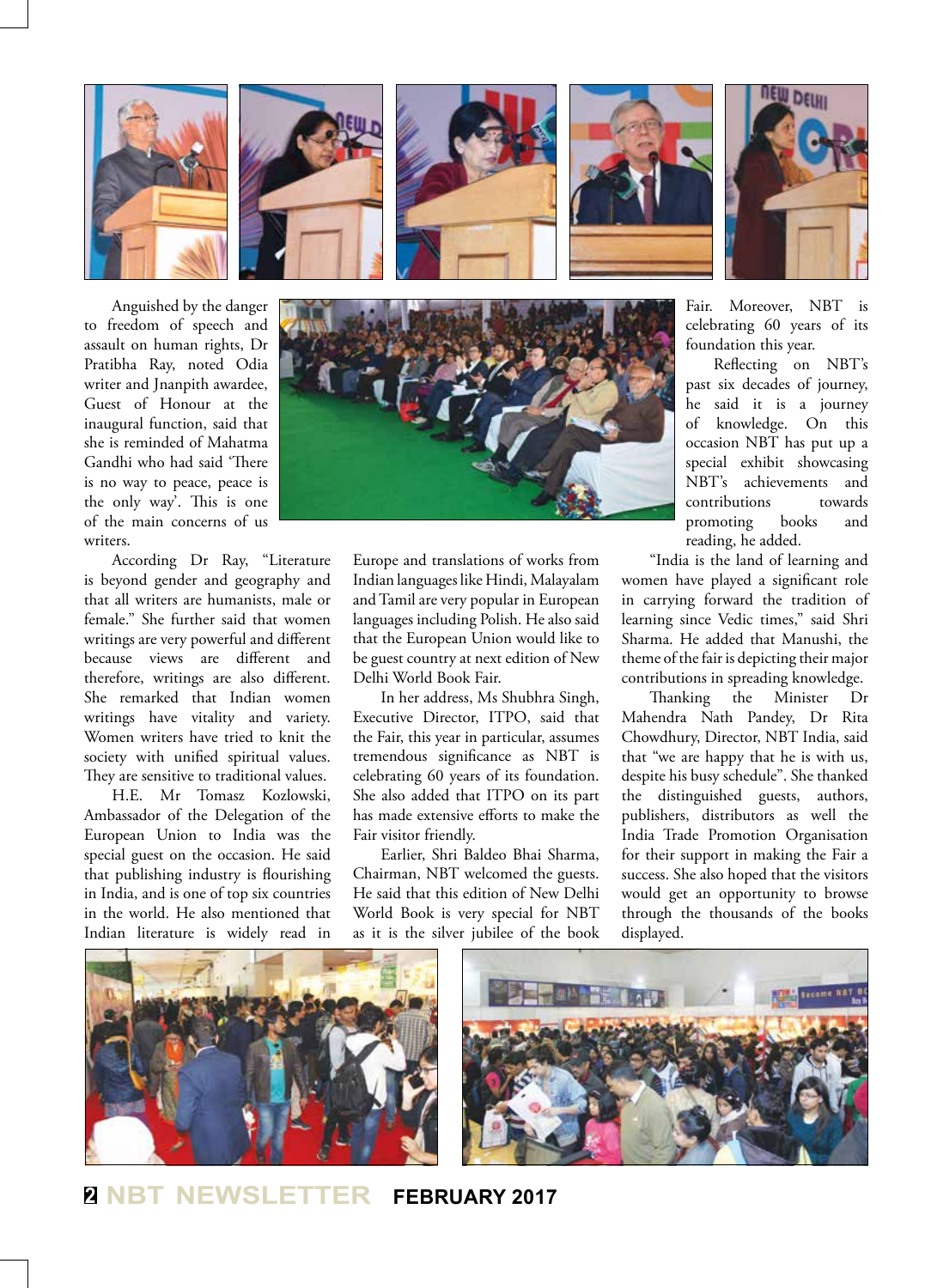## **Theme Pavilion at the Fair**

After inaugurating the World Book<br>Fair, Dr Mahendra Nath Pandey, Minister of State for Human Resource Development, inaugurated the Theme Pavilion at Hall No. 7.

The Pavilion, 'Manushi: Writings on and by Women', displayed over 600 books in different genres in all major Indian languages. Panels and posters on/of major women authors, saintpoets, philosophers, social reformers, etc. belonging to ancient, medieval, as well as from the modern era were also displayed at the Pavilion.

Besides, the specially designed



## **NBT Books Released**

*Ek Prayas Dharti Ke Chor Par*, a recently published book by National Book Trust, India was released at Sahitya Manch (Hall no. 8), Pragati Maidan. Authored by Rekha Bhatia, the book was released by Admiral Arun Prakash, former Chief of Naval Staff in the presence of Dr Rita Chowdhary, Director, NBT India.

Brigadier Ranbeer Kumar Bhatia and Ms Gurcharan Kaur were the special guests on the occasion. Speaking about the book, Rekha Bhatia said that the book is based on the true

Theme Pavilion hosted a series of panel discussions and interactive sessions with women writers, as well as dance / music performances on women.

The paintings included in NBT's Calendar 2017 based on the Theme of the Fair were also displayed. The Calendar

features 12 great women personalities of ancient India who made their mark through their intellect, writings and debates and contributed to the development of Indian philosophy.

Going around the Pavlion Shri Pandey said that the Pavilion reflects the rich tradition of women's writings in India.

Programmes organised at the Pavilion on the inaugural day included Dr. Pratibha Ray's talk on 'My Life My Literature' and a conversation with Ms. Yashodhara Mishra; Dr



Sonal Mansingh's interaction with Dr Anil Rai 'Ankit' at the 'Ek Mulaakaat' programme; a 'Naari Katha' performance from Gujarat; and, Sattriya, a classical dance from Assam.



stories of the families of ex-servicemen from Punjab who were migrated to the secluded village Campbell Bay in Andaman and Nicobar Islands under a Pilot Project initiated in 1969 by the then Prime Minister Indira Gandhi. These families faced several difficulties to survive in this isolated land. The project was started to protect the island from foreign interference.

At another function held at the Authors' Corner in Hall No. 11 of the NDWBF, *Celiac Disease—A Comprehensive Guide*, a recent book

published under NBT's Popular Science Series, was also released. Written by Dr Pankaj Vohra, the book discusses the celiac disease, about which there is a lack of awareness among the general public.

Like diabetes, celiac disease is also a silent killer and in most of the cases it remains undiagnosed. According to Dr Vohra 1% of our population is afflicted with this disease, both children and adults. It damages stomach, liver, bone, intestine etc., and can cause permanent disorder.

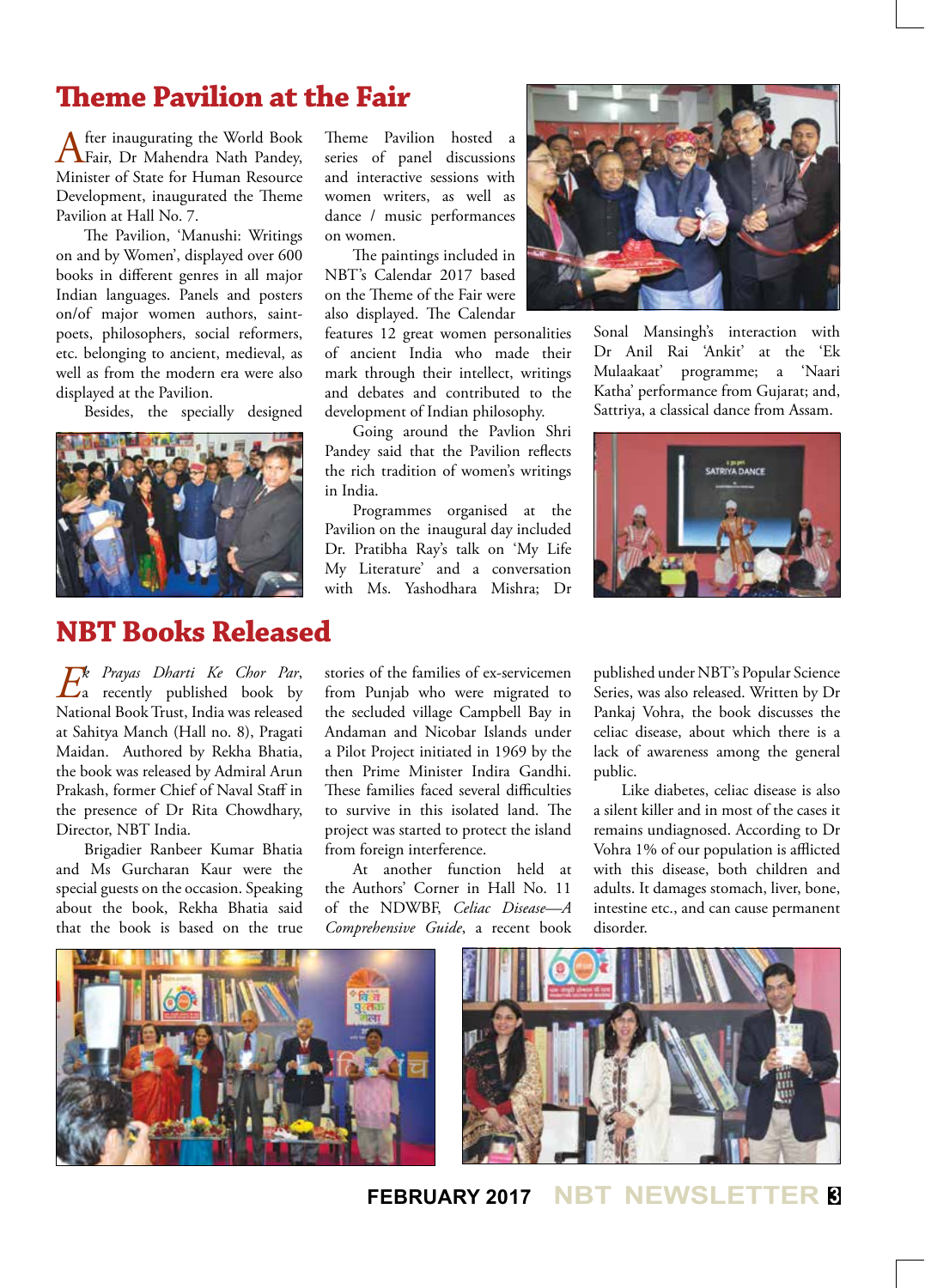## **Reading is Life : Prakash Javadekar**

CReading culture is a very important<br>aspect of our cultural ethos," said aspect of our cultural ethos," said Shri Prakash Javadekar, Hon'ble Minister of Human Resource Development, Government of India while delivering the keynote address on 'Culture of Reading and Nation-Building: Challenges in the Digital Age' organised on the sidelines of the World Book Fair at Pragati Maidan, New Delhi on 10 January 2017.

"Children should read beyond<br>textbooks." added Shri Prakash added Shri Javadekar. He said that if one wants to become a good human being, then one should read books.

Referring to Prime Minister, Shri Narendar Modi's initiative to promote the culture of reading in Gujarat, 'Vanche Gujarat', he said that the mission continues to move forward with campaigns like 'Padoge to Badoge', and 'Pade Bharat, Bade Bharat'.

On this occasion, Shri Javadekar released the NBT Calendar 2017 which has been prepared on the Theme, 'Manushi', and NBT's recent publications including a collection of short stories by Odia women writers (*Nabalekhan: Odia Likhikanka Kshudragalpa*), *Sanskrit Alochana Ki Bhumika* and *Thiruvalluvar Thirukurral Jeevan Path*.

After releasing the calendar, he said that that we presume that education of women began about hundred years ago but their education began much before. The calendar reflects this rich and long tradition of women writers and thinkers, which portrays Gargi to Bahina Bai. He added that women writers have made significant contributions in literature.



He added that the contribution of women towards literature is a matter of pride and honour for us.

Appreciating New Delhi World Book Fair, he said that world of books is a different world, it is a *gyan sagar*. It helps us to see a wider vision of the world. He remarked that efforts would



be made to promote it at a larger scale across schools, colleges and universities.

To promote the culture of reading, Shri Prakash Javadekar said that we need to make reading interesting and reach out to more and more people through mobile vans and reader's clubs. He also said that we should also make efforts to bring out more Braille books, ebooks and audio books.

During the programme, Shri Prakash Javadekar also released the book *Cyber Pathshala*. He said that with digitalization and demonetization,



### **<sup>4</sup> NBT NEWSLETTER FEBRUARY 2017**

new words have been added in the vocabulary. He hoped that this book would enlighten people about the new words. Authored by Shri Tarun Vijay and his daughter, Shambhavi, the book has introduced new words like C for Cashless, D for Demonitisation, H for Hacking, etc.

Speaking on the occasion, Shri Subhash Kashyap, former Secretary-General, Lok Sabha and noted author, said that he has had a long association with the National Book Trust, India. His first book *Our Constitution*  published by NBT was released by the Speaker of British House of Commons in 1979.

Congratulating NBT on completing 60 years of its foundation, Shri Kashyap said NBT has made remarkable contributions in promoting books and culture of reading. Shri K K Sharma, Officer on Special Duty, Ministry of Human Resource Development was also present on the occasion.

Earlier, Shri Baldeo Bhai Sharma, Chairman, NBT welcomed the guests. He said that books are man's best friends. He added that NBT has been putting efforts to promote the culture of reading among children and youth of India.

Dr Rita Chowdhury, Director, NBT proposed the vote of thanks. She said that NBT will continue to work towards its mandate to promote books and reading.

Shri Javadekar visited the Theme Pavilion and the NBT's 60 Years Pavilion and browsed the books on display. Later, he went around the Fair.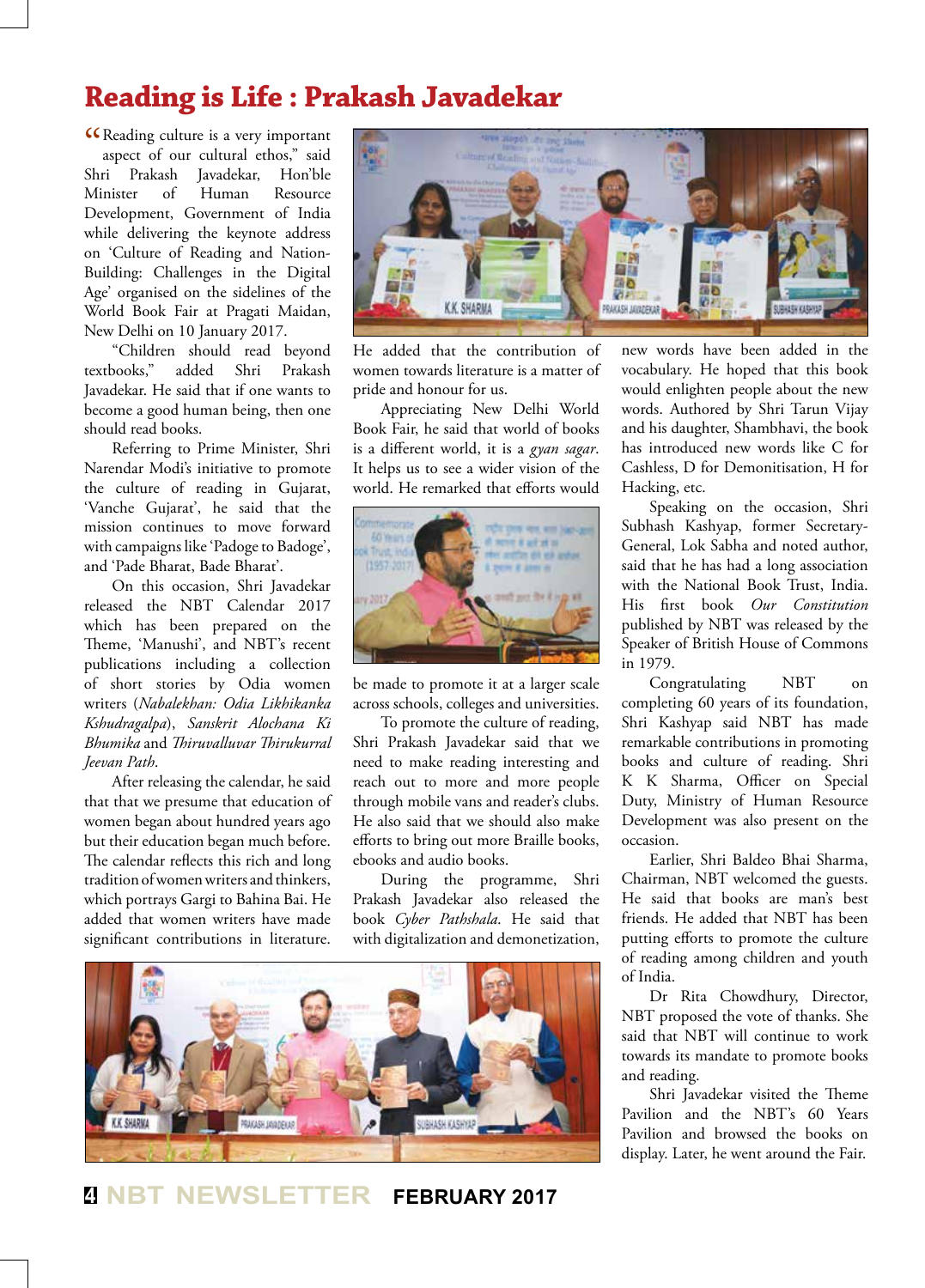### **60 Years of NBT: There is No Looking Back**

 $\sqrt{V}$  are turning sixty. As an institution in the minds of generations of readers, we continue to be an indelible presence. The six decades of our journey, as Shri Baldeo Bhai Sharma, the Chairman of NBT aptly put it at the inauguration of the NDWBF 2017, "it is a journey of knowledge," a journey which on its way lit the darkened areas of our understanding and brought about in its wake an awareness on the importance of books and reading concomitant with the needs of a nation on the path of development.

The 1950s was an important decade in the history of post-independence India. It was the time when many cultural and literary institutions were set up. Speaking at the Foundation



various outreach programmes to promote books and foster a culture of reading. We spread out to every nook and corner of the country, with literary



Day of NBT on 1 August 1957, Dr Sarvepalli Radhakrishnan underlined the role of books in disciplining the minds of people and fostering national solidarity, a vision that we took up as a mission and pursued.

Over the next six decades, we initiated and experimented with

programmes, workshops, discussions, meet the author sessions, seminars related to books, reading, publishing industry, readership surveys that pulsed the health of reading habit in the country as well as training courses in publishing conducted by experts that continues to send trained professionals

to the publishing industry towards it growth.

We pioneered the concept of book fairs, mobile book fairs that move across villages, small fairs in small towns, national fairs in state capitals and the 25th edition of the New Delhi World Book Fair. In furthering the reach of Indian books to a global audience we participate in various international book fairs and as the nodal agency for book promotion, we coordinate the Guest of Honour presentations.

Publishing good books in over 40 langauges and across genres for a general readership has been our achievement. Perhaps, the reason, why we are known as one of the biggest multilingual publishing houses in the world.

In the many posters, panels, books displayed, reading corners, rare photos, illustrators' works, etc. at a special pavilion 'There is No Looking Back' at the NDWBF, one could feel our sense of work, commitment, and achievements. It was no looking back but a brush with our past to look ahead.

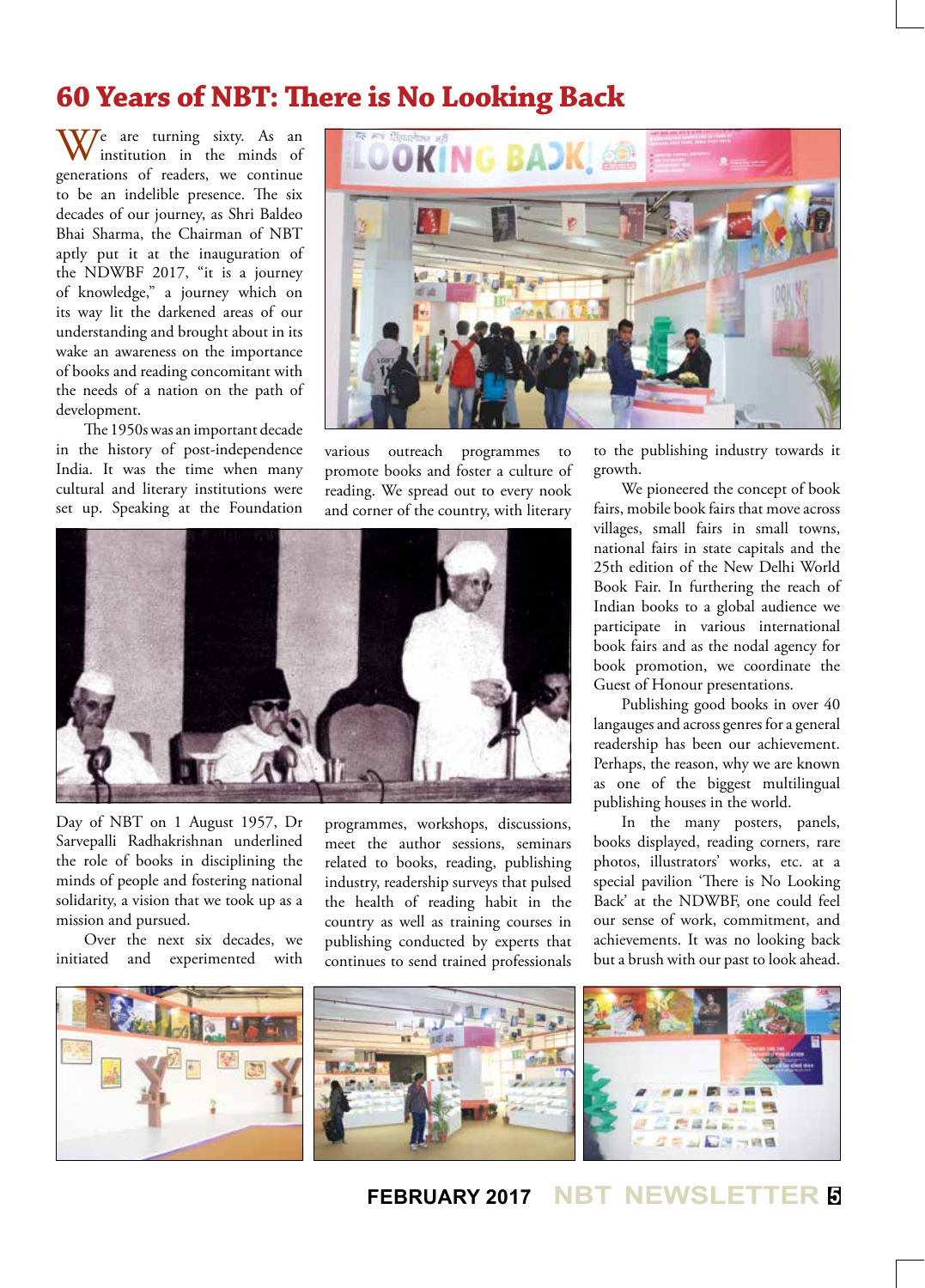## **CEOSpeak**

Inderlining the importance and relevance of promoting a reading culture in an era where the Internet has taken over the world by storm, Dr. Mahendra Nath Pandey, Minister of State for HRD (Higher Education), Government of India, said that "despite the challenges in the sector, education must be spread across the country". He also emphasised that regional languages must be promoted as it will help in reaching out to a wider readership and enhance the habit of reading. Also there is a need to acknowledge regional publications, he added.

He was delivering the keynote address at the 5th edition of the 'CEOSpeak over Chairman's Breakfast 2017' on the theme 'The Idea and Business of Creating Culture of Reading: Experiences & Challenges Across Societies'. The event was organized by National Book Trust, India in association with FICCI, on the sidelines of the New Delhi World Book Fair.

In his address, Shri Baldeo Bhai Sharma, Chairman, National Book Trust, India, said that to inculcate the habit of reading amongst people it is imperative to make books available in far-flung regions of the country at an affordable cost. He added that books and reading has the ability to shape a nation as it can enable a person to emerge as a better human being.

Further, Shri Sharma said that books and reading have been an integral part of India's heritage. NBT organises book fairs including the New Delhi World Book Fair. NBT also



provides subsidy to language publishers to encourage their participation. He added that to develop a reading culture, parents must gift their children a book on their birthday.

Ms. Alessandra Bertini Malgarini, Direttore, Italian Embassy Cultural Centre, shared that in recent survey it was found that in Italy 92 per cent people watch TV everyday, 58 per cent listen to radio and 60 per cent are connected to internet whereas only 42 per cent people read one book in a year. Also women read more than men and students in the age group of 15-17 years have a reading habit.

Mr. Salim Omar Salim, Director of Sales & Marketing, Sharjah Book Authority, said that Sharjah Publishing Institute and public libraries were being established to promote reading and encourage the next generation to read books.

Dr. A Didar Singh, Secretary General, FICCI, said that FICCI is establishing a Google Translation Centre in association with Google to reach out to regional centres and different publications in India. He added that FICCI will support the government's book promotion policy and facilitate in making India a knowledge nation and spread this knowledge across countries.

The session was followed by a panel discussion 'The Business of Books in South Asia' moderated by Ms. Urvashi Butalia, Chair, FICCI Publishing Committee. The panelists were Mr. Vijitha Yapa, former President, Sri Lanka Book Publishers Association; Mr. Naveen Gupta, General Secretary, FIP; Mr. Bidur Dangol, Nepal Booksellers and Publishers Association and Mr. Ramesh Mittal, Chairman, CAPEXIL.

Delivering the closing remarks, Dr. Rita Chowdhury, Director, National Book Trust, assured that NBT, India will work on the actionable points that have emerged during the discussions. Mr. Sumeet Gupta, Director, FICCI, gave the vote-of-thanks.



**<sup>6</sup> NBT NEWSLETTER FEBRUARY 2017**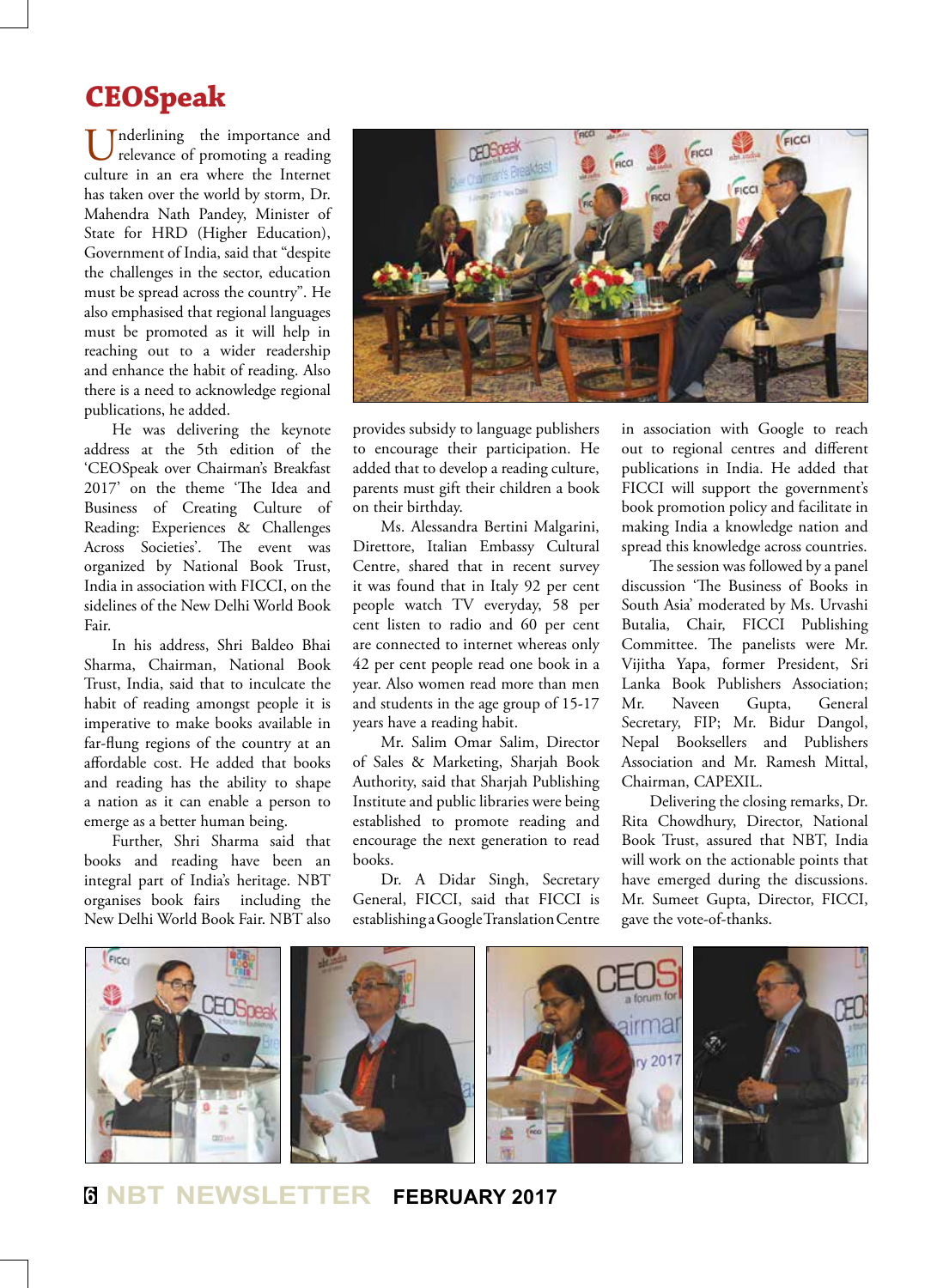## **My Life, My Literature**

CLife and literature are inter-<br>dependent on each other. I breath, dependent on each other. I breath, I survive, I derive my oxygen from literature," said Dr Prathiba Ray, noted Odia writer and Jnanpith awardee, in conversation with Dr. Yashodhara Mishra in a discussion 'My Life My Literature'.

There are two qualities in a writer: love and fearlessness. Without love and fearlessness one cannot become a writer. At the age of nine, she fell in love with nature – river, trees etc. She imagined the bindi on her mother's forehead as the rising sun. After experiencing her childhood friends suffering from caste discrimination, she questioned her father about the existence of discrimination.

She added that there is no discrimination in the life of a writer. "What she believes, she practices, what she practices, she writes". She is seeking for an unconditional love which is yet

to be found. Being a lone traveler, she had visited around 40 countries and during her difficult times in a foreign country, people of different nationalities, especially Pakistanis, had come to her assistance. She likes to stay anonymous while travelling and that is how she is able to understand the fact that

every human being is basically good. Only the visa she possesses, while travelling, confirms that she belongs to that country.

To her, unconditional love means loving everyone till her death. Her novels reveal the message of peace and love. It is not an answer to questions. Instead, her novels are filled with open ended questions which she expects the readers to complete. One has to create God in one's own heart. "Give me your



heart and I will be your God," she adds.

Thanking NBT India for bringing together people from all walks of life on a common platform, she said that NBT should initiate a campaign for Right to Literature (RTL) with the message that everyone has the right to read and create a character of their own.

The conversation took place at the Theme Pavilion organized by NBT India. The Theme of the Fair 'Manushi' focuses on women's writings.

#### **From Gargi to Bahinabai**

The portraits of 12 representative women scholars<br>from Gargi to Gangasati of the ancient and medieval India were developed for the 2017 calendar of National Book Trust, India, brought out as part of the Theme Pavilion at the NDWBF.

Since the ancient times, India has had a great tradition of women scholars who brought forth an alternative vision of life—of love, of devotion, of rebellion, of a society having greater equality among women and men. The present calendar seeks to portray some of them representing, what is generally known as Ancient India and Medieval India. The calendar aims to introduce the contemporary generation to the glorious tradition of women scholars of India.

The Calendar was developed at a National Workshop organised by National Book Trust, India with the participation of select MFA students of six major art colleges of India, namely, Faculty of Fine Arts, Maharaja Sayajirao University of Baroda; Govt. College of Art & Craft, Agartala; Sir J. J. School of Art, Mumbai; College of Art, Delhi; Govt. College of Art and Craft, Calcutta; and Govt. College of Fine Arts, Chennai.

The calendar includes the portraits of Gargi Vachaknavi, Auvaiyar, Andal, Akka Mahadevi, Sant Janabai, Gangasadi, Lal Ded, Meerabai, Atukuri Molla, Gul-Badan Begum, Chandrabati and Bahinabai.